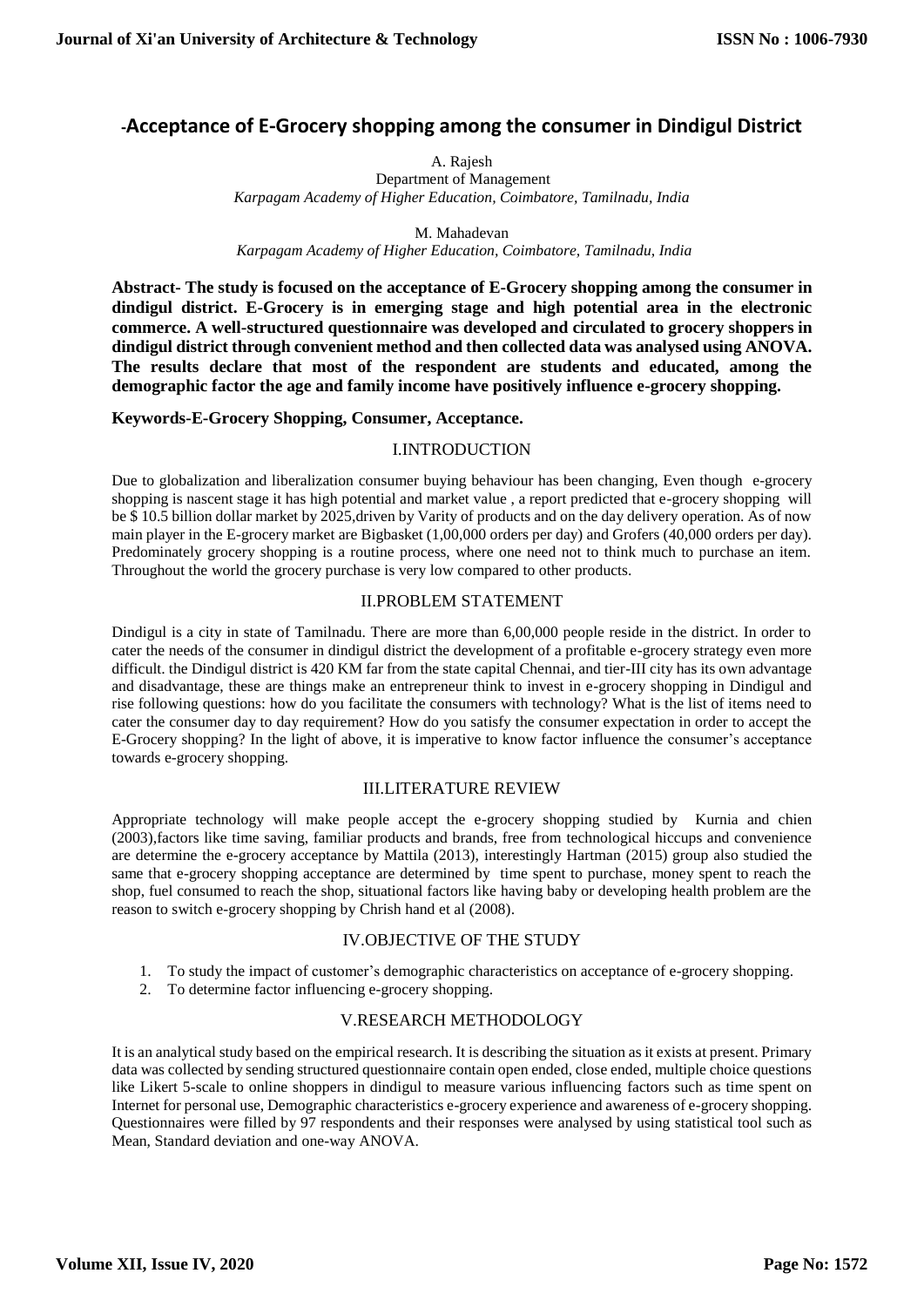#### VII.ANALYSIS AND INTERPRETATION

Table 1shows Impact of Demographic characteristics on acceptance of e-grocery shopping.it is obvious that age on attitude towards acceptance of e-grocery shopping, ANOVA was performed, and the result shows a significant outcome (F=7.486; p=0.023). that is the respondents differ significantly with respect to their age on acceptance of E-grocery shopping. One more factor is differed significantly with respect to their family income towards egrocery shopping.

### **Table1 Impact of Demographic characteristics on acceptance of E-grocery shopping**

| <b>Demographic Details</b>       |                    | N      | <b>Mean</b> | $\mathbf{SD}$ | F     | <b>Sig</b> |
|----------------------------------|--------------------|--------|-------------|---------------|-------|------------|
| Age                              |                    |        |             |               |       |            |
|                                  | 16-24 years        | 60     | 3.2432      | 1.32221       |       |            |
|                                  | $25-34$ years      | 7      | 3.6471      | 1.27187       |       |            |
|                                  | 35-44 years        | 13     | 4.2500      | .95743        |       |            |
|                                  | 45-54 years        | 10     | 3.5000      | 2.12132       |       |            |
|                                  | Above 55 years     | $\tau$ | 3.2432      | 1.32221       |       |            |
|                                  | Total              | 97     | 3.834       | 1.895         | 7.486 | 0.023      |
| Gender                           |                    |        |             |               |       |            |
|                                  | Male               | 70     | 3.2857      | 1.3741        |       |            |
|                                  |                    |        |             | 2             |       |            |
|                                  | Female             | 27     | 3.5556      | 1.15470       |       |            |
|                                  | Total              | 97     | 3.3608      | 1.31645       | 2.513 | 0.116      |
| Qualification                    |                    |        |             |               |       |            |
|                                  | Undergraduate      | 67     | 3.7368      | 1.32674       |       |            |
|                                  | Postgraduate       | 13     | 3.1940      | 1.30545       |       |            |
|                                  | Ph.D               | 10     | 4.0000      | 1.15470       |       |            |
|                                  | Professional       | 7      | 4.5000      | .70711        |       |            |
|                                  | total              | 97     | 3.3608      | 1.31645       | 1.634 | .159       |
| Occupation                       |                    |        |             |               |       |            |
|                                  | <b>Business</b>    | 13     | 3.3134      | 1.36192       |       |            |
|                                  | Student            | 32     | 3.5714      | 1.15787       |       |            |
|                                  | Private Services   | 14     | 3.2727      | 1.27208       |       |            |
|                                  | Government         | 11     | 2.9104      | 1.23988       |       |            |
|                                  | Service            |        |             |               |       |            |
|                                  | Self employed      | 12     | 2.7857      | 1.25137       |       |            |
|                                  | Home Maker         | 15     | 3.0000      | 1.00000       |       |            |
|                                  | Total              | 97     | 3.3608      | 1.31645       | .994  | .434       |
| <b>Marital Status</b>            |                    |        |             |               |       |            |
|                                  | Unmarried          | 74     | 3.2568      | 1.33510       |       |            |
|                                  | Married            | 23     | 3.6957      | 1.22232       |       |            |
|                                  | Total              | 97     | 3.3608      | 1.31645       | 1.970 | .164       |
| <b>Working</b><br><b>Members</b> |                    |        |             |               |       |            |
|                                  | One                | 72     | 3.4167      | 1.36192       |       |            |
|                                  | Two                | 12     | 3.0000      | 1.15787       |       |            |
|                                  | three              | 6      | 4.2500      | 1.27208       |       |            |
|                                  | Four               | 7      | 3.0000      | 1.23988       |       |            |
|                                  | Total              | 97     | 3.3608      | 1.31645       | 1.184 | 0.320      |
| <b>Family Income</b>             |                    |        |             |               |       |            |
|                                  | less than 5 Lacs   | 70     | 3.2432      | 1.32221       |       |            |
|                                  | 5 lacs - 9.99 lacs | 16     | 3.6471      | 1.27187       |       |            |
|                                  | 10 lacs - 20 lacs  | 5      | 4.2500      | .95743        |       |            |
|                                  | above 20 lacs      | 6      | 3.5000      | 2.12132       |       |            |
|                                  | Total              | 97     | 3.3608      | 1.31645       | 1.475 | .006       |